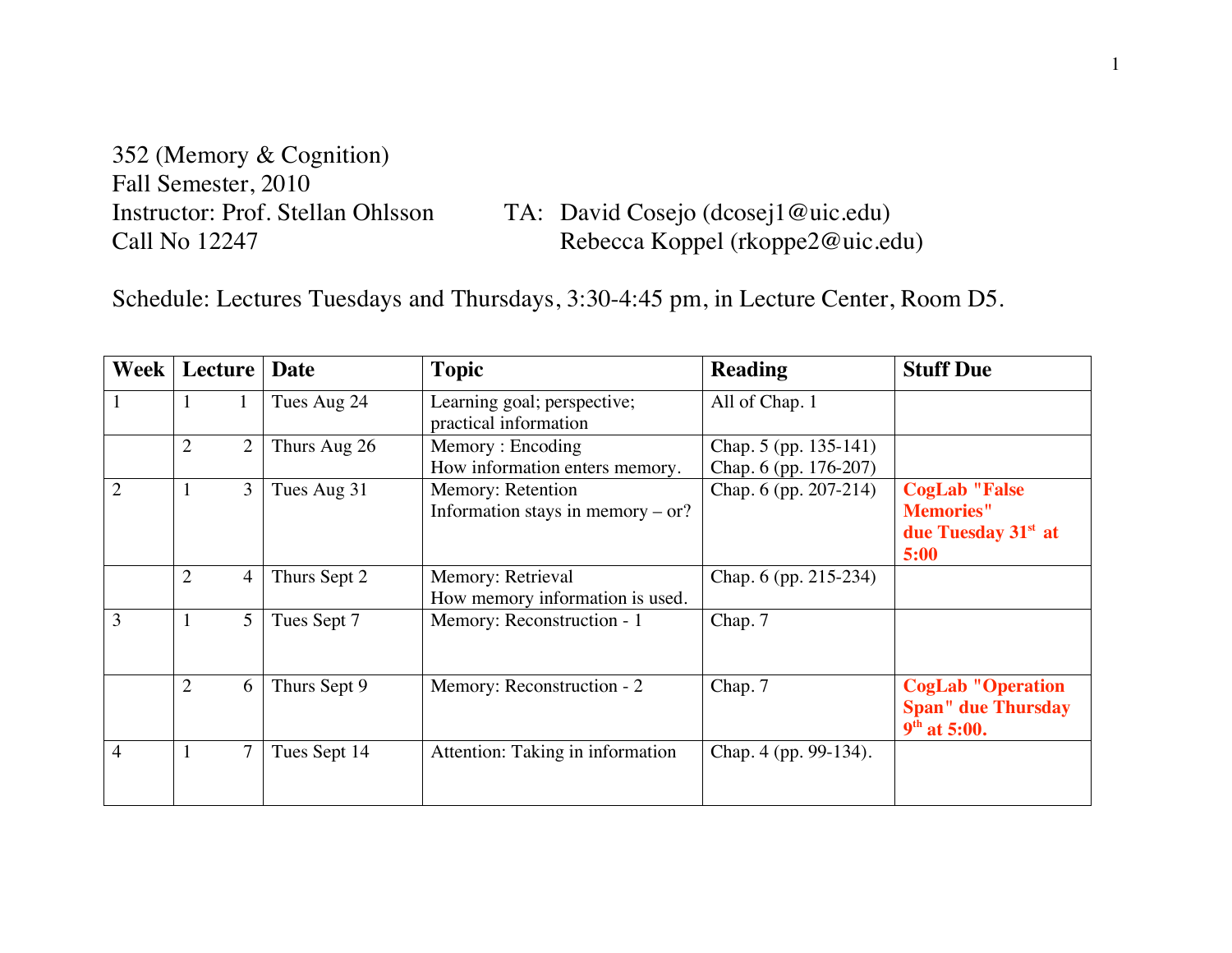|                | $\overline{2}$ | 8  | Thurs Sept 16        | Short-term memory:<br>Holding on to information.             | Chap. 5 (pp. 135-153)                             | <b>Group Discussion</b><br><b>Report due Tuesday</b><br>$14^{th}$ at 5:00 |
|----------------|----------------|----|----------------------|--------------------------------------------------------------|---------------------------------------------------|---------------------------------------------------------------------------|
| 5              | $\mathbf{1}$   | 9  | Tues Sept 21         | Working memory:<br>Processing information.                   | Chap. 5 (pp, 154-174)                             |                                                                           |
|                | $\overline{2}$ | 10 | <b>Thurs Sept 23</b> | Midterm Exam No 1                                            | $\overline{E}$ verything studied<br>in weeks 1-5. |                                                                           |
| 6              | $\mathbf{1}$   | 11 | Tues Sept 28         | Review of<br>Mid-Term Exam 1                                 |                                                   |                                                                           |
|                | $\overline{2}$ | 12 | Thurs Sept 30        | Thinking:<br>Problem solving                                 | Chap. 11 (pp. 395-413)                            |                                                                           |
| $\overline{7}$ | $\mathbf{1}$   | 13 | Tues Oct 5           | Thinking:<br>Insight and creativity                          | Chap. 11 (pp. 423-429)                            | CogLab<br>"Selection Task" due<br>Tuesday 5 <sup>th</sup> at 5:00.        |
|                | $\overline{2}$ | 14 | Thurs Oct 7          | Thinking: Analogy, or how to<br>make use of prior experience | Chap. 11 (pp. 413-423)                            |                                                                           |
| 8              | $\mathbf{1}$   | 15 | Tues Oct 12          | Thinking: Deduction<br>Are we logical?                       | Chap. 12 (pp.434-466)                             |                                                                           |
|                | $\overline{2}$ | 16 | Thurs Oct 14         | Thinking: Decision making<br>Are we rational?                | Chap. 12 (pp, 466-472)                            |                                                                           |
| 9              | $\mathbf{1}$   | 17 | Tues Oct 19          | Judgment: Is intuition real?                                 | -- same as above --                               |                                                                           |
|                | $\overline{2}$ | 18 | Thurs Oct 21         | Intellectual abilities: Individual<br>differences - 1        | Handout will be posted<br>on Blackboard           | CogLab<br>"Mental Rotation"<br>due Thursday 21st at<br>5:00               |
| 10             | $\mathbf{1}$   | 19 | Tues Oct 26          | Intellectual abilities: Individual<br>differences - 2        | -- same as above --                               |                                                                           |
|                | $\overline{2}$ | 20 | <b>Thurs Oct 28</b>  | Midterm Exam No 2                                            | Everything studied in<br>weeks 6-10.              |                                                                           |